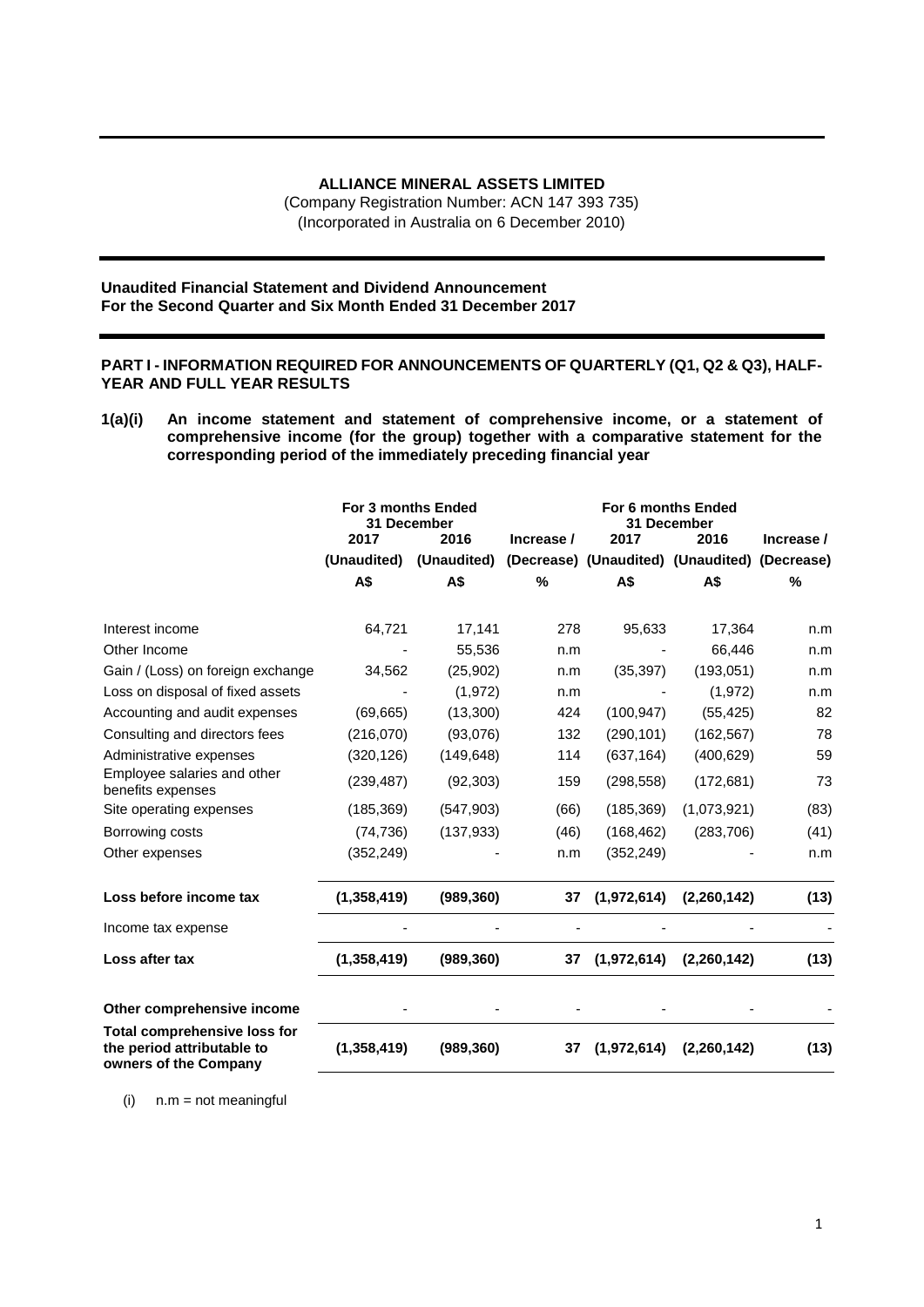|                                   | For 3 months Ended<br>31 December |           | For 6 months Ended<br>31 December |            |                                                                   |            |  |
|-----------------------------------|-----------------------------------|-----------|-----------------------------------|------------|-------------------------------------------------------------------|------------|--|
|                                   | 2017<br>(Unaudited)               | 2016      | Increase /                        | 2017       | 2016<br>(Unaudited) (Decrease) (Unaudited) (Unaudited) (Decrease) | Increase / |  |
|                                   | A\$                               | A\$       | %                                 | A\$        | A\$                                                               | %          |  |
| Interest income                   | 64,721                            | 17.141    | n.m                               | 95.633     | 17.364                                                            | n.m        |  |
| Gain / (Loss) on foreign exchange | 34,562                            | (25,902)  | n.m                               | (35,397)   | (193,051)                                                         | n.m        |  |
| Borrowing costs                   | (74, 736)                         | (137,933) | (46)                              | (168, 462) | (283, 706)                                                        | (41)       |  |
| Depreciation expense              | (200,568)                         | (330,103) | (39)                              | (214.614)  | (662, 646)                                                        | (68)       |  |

# **1(a)(ii) Notes to Consolidated Statement of Comprehensive Income**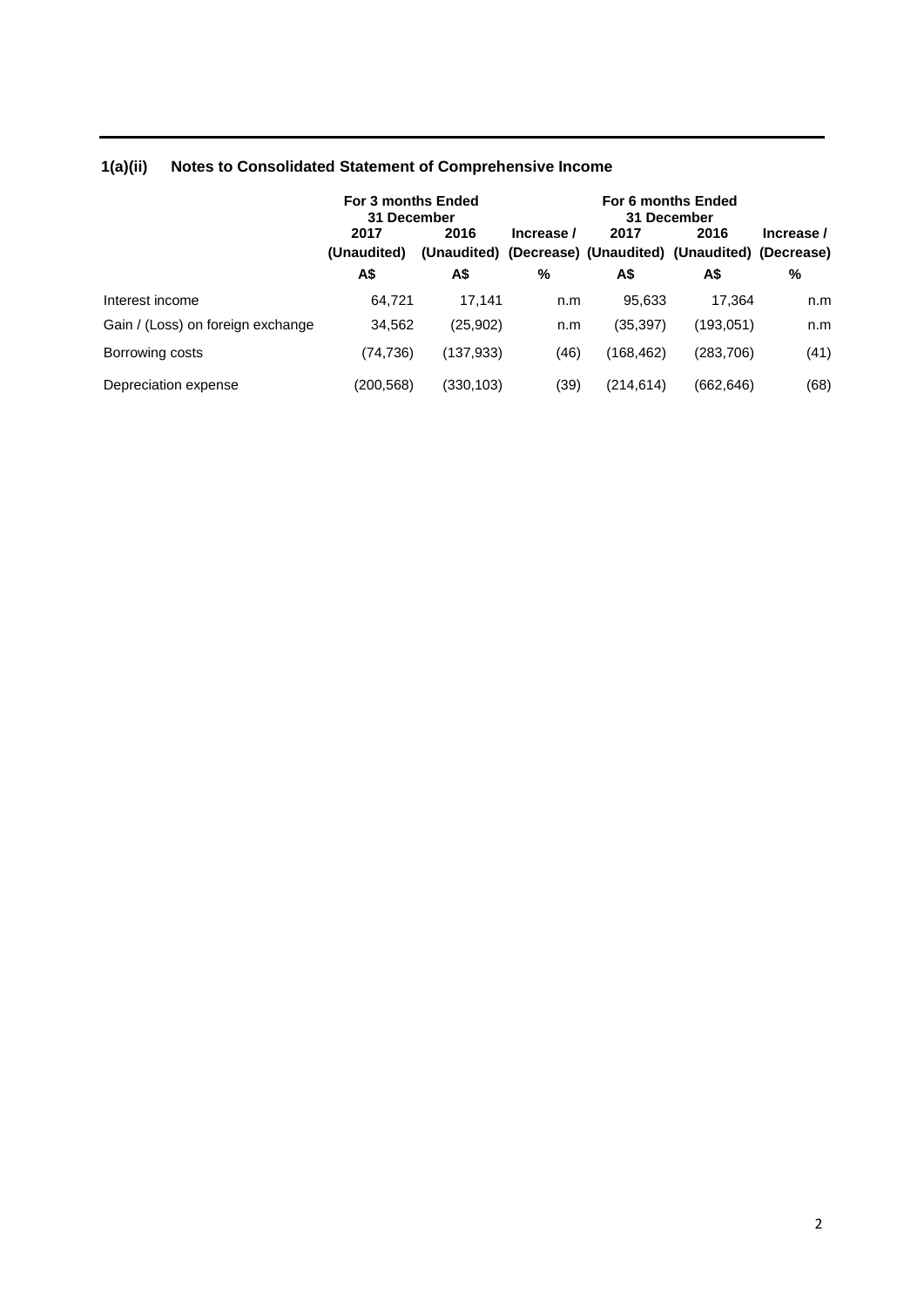## **1(b)(i) A statement of financial position (for the issuer and group), together with a comparative statement as at the end of the immediately preceding financial year**

|                                       | As at            |                |  |
|---------------------------------------|------------------|----------------|--|
|                                       | 31 December 2017 | 30 June 2017   |  |
|                                       | (Unaudited)      | (Audited)      |  |
|                                       | A\$              | A\$            |  |
| <b>CURRENT ASSETS</b>                 |                  |                |  |
| Cash and cash equivalents             | 15,889,332       | 2,857,090      |  |
| Other receivables                     | 1,352,466        | 147,600        |  |
| Other current assets                  | 1,070,530        | 3,790,349      |  |
| TOTAL CURRENT ASSETS                  | 18,312,328       | 6,795,039      |  |
| <b>NON CURRENT ASSETS</b>             |                  |                |  |
| Mine development                      | 1,995,789        | 3,506,374      |  |
| Property plant & equipment            | 6,301,150        | 12,294,022     |  |
| Construction in progress              | 22,066,331       |                |  |
| TOTAL NON CURRENT ASSETS              | 30,363,270       | 15,800,396     |  |
|                                       |                  |                |  |
| <b>TOTAL ASSETS</b>                   | 48,675,598       | 22,595,435     |  |
| <b>CURRENT LIABILITIES</b>            |                  |                |  |
| Trade and other payables              | 15,815,288       | 7,001,220      |  |
| <b>Employee Benefit Liabilities</b>   | 65,318           | 45,002         |  |
| Interest bearing loans and borrowings | 94,002           | 25,051         |  |
| TOTAL CURRENT LIABILITIES             | 15,974,608       | 7,071,273      |  |
| <b>NON CURRENT LIABILITIES</b>        |                  |                |  |
| Provision for rehabilitation          | 662,396          | 1,078,987      |  |
| Interest bearing loans and borrowings | 8,355            | 17,320         |  |
| TOTAL NON CURRENT LIABILITIES         | 670,751          | 1,096,307      |  |
| <b>TOTAL LIABILITIES</b>              | 16,645,359       | 8,167,580      |  |
|                                       |                  |                |  |
| <b>NET ASSETS</b>                     | 32,030,241       | 14,427,855     |  |
| <b>EQUITY</b>                         |                  |                |  |
| Issued capital                        | 58,535,275       | 38,960,275     |  |
| <b>Reserves</b>                       | 3,849,439        | 3,849,439      |  |
| <b>Accumulated losses</b>             | (30, 354, 473)   | (28, 381, 859) |  |
| <b>TOTAL EQUITY</b>                   | 32,030,241       | 14,427,855     |  |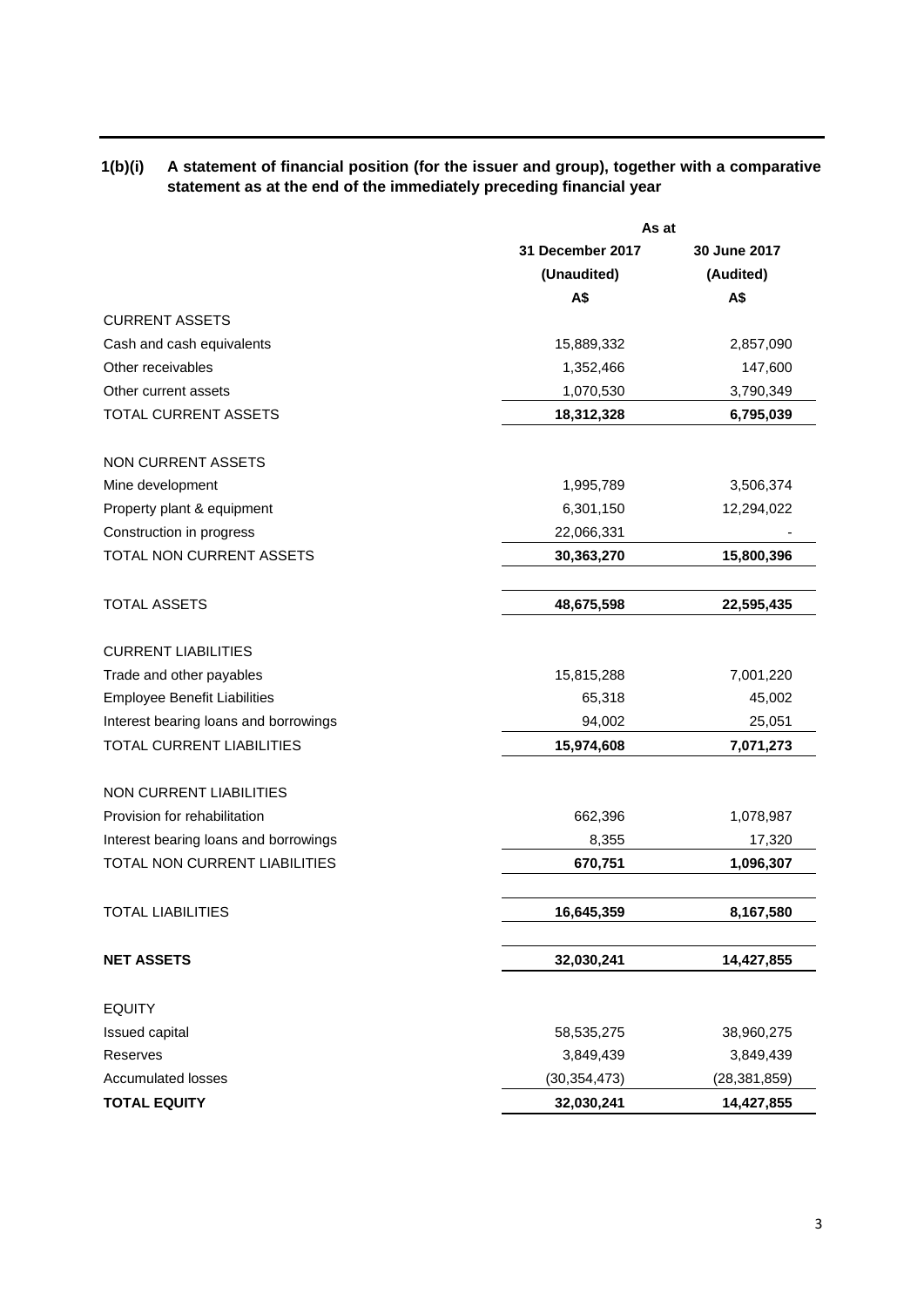## **(b)(ii) Aggregate amount of group's borrowings and debt securities**

## **Amount repayable in one year or less, or on demand**

| As at 31 December 2017<br>(Unaudited) |                         |                      | As at 30 June 2017<br>(Audited) |
|---------------------------------------|-------------------------|----------------------|---------------------------------|
| <b>Secured</b><br>A\$                 | <b>Unsecured</b><br>A\$ | <b>Secured</b><br>AS | <b>Unsecured</b><br>A\$         |
| 17.187                                | 1,581,043               | 17.187               | 2.444.684                       |

## **Amount repayable after one year**

| As at 31 December 2017<br>(Unaudited) |                 |                | As at 30 June 2017<br>(Audited) |
|---------------------------------------|-----------------|----------------|---------------------------------|
| <b>Secured</b><br>A\$                 | Unsecured<br>AS | <b>Secured</b> | <b>Unsecured</b>                |
| 8.355                                 | -               | 17.320         | -                               |

## **Details of any collateral**

The secured borrowings comprised finance lease liabilities of A\$25,542 (30 June 2017: A\$34,507), which are secured on the Company's motor vehicles.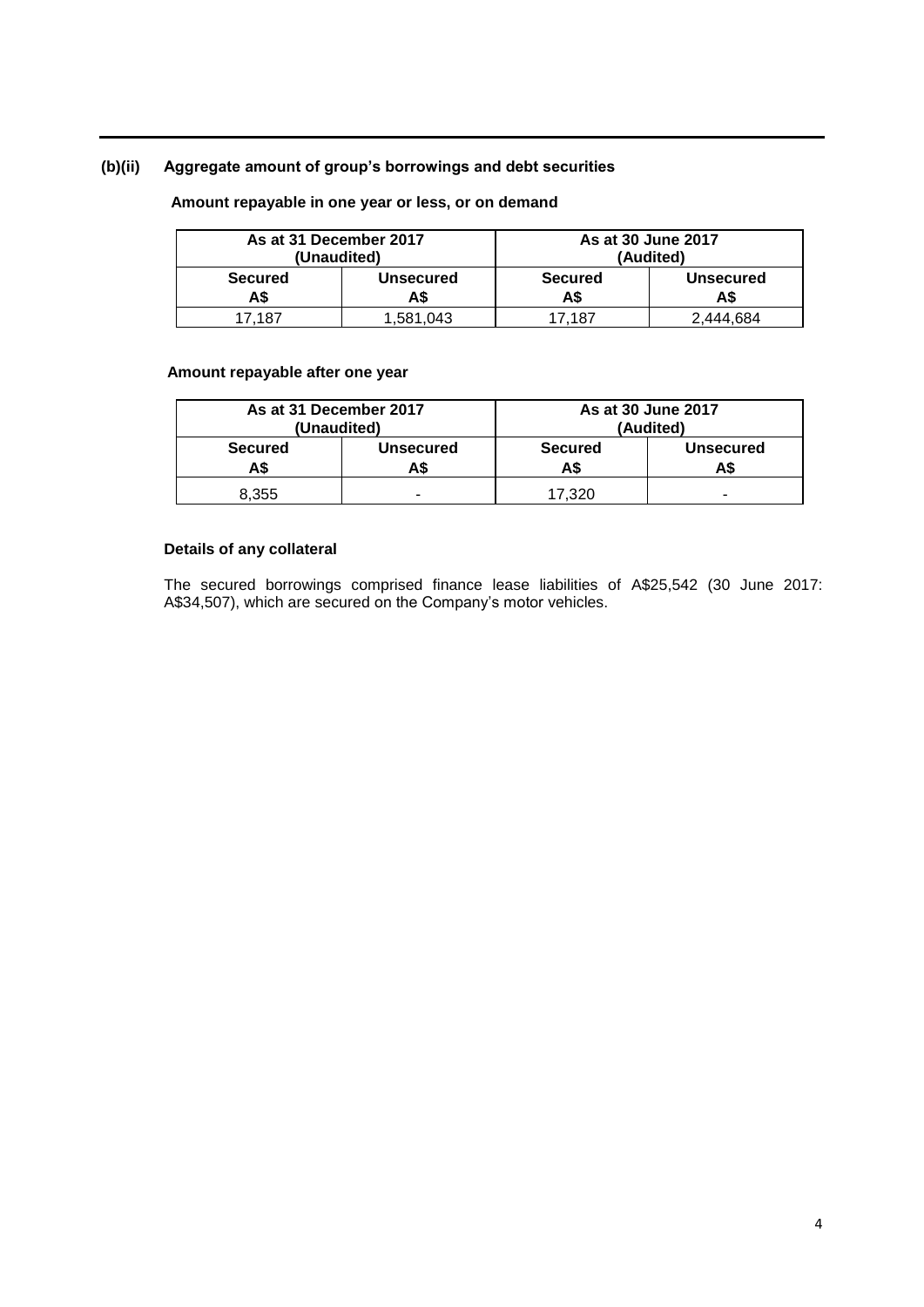## **1(c) A statement of cash flows (for the group), together with a comparative statement for the corresponding period of the immediately preceding financial year**

|                                                                | For 3 months Ended<br>31 December<br>2017<br>2016 |                  | For 6 months Ended<br>31 December<br>2017<br>2016 |                  |
|----------------------------------------------------------------|---------------------------------------------------|------------------|---------------------------------------------------|------------------|
|                                                                | <b>Unaudited</b>                                  | <b>Unaudited</b> | <b>Unaudited</b>                                  | <b>Unaudited</b> |
|                                                                | A\$                                               | A\$              | A\$                                               | A\$              |
| <b>CASH FLOWS FROM OPERATING ACTIVITIES</b>                    |                                                   |                  |                                                   |                  |
| Interest received                                              | 64,721                                            | 17,141           | 95,633                                            | 17,364           |
| Interest paid                                                  | (1,018)                                           | (5, 452)         | (9, 566)                                          | (9,747)          |
| Income received                                                |                                                   | 55,536           |                                                   | 66,466           |
| Payments to suppliers, contractors and employees               | (1,027,156)                                       | (593, 126)       | (1, 332, 782)                                     | (1,383,461)      |
| <b>NET CASH FLOWS USED IN OPERATING</b><br><b>ACTIVITIES</b>   | (963, 453)                                        | (525, 901)       | (1, 246, 715)                                     | (1,309,397)      |
| <b>CASH FLOWS FROM INVESTING ACTIVITIES</b>                    |                                                   |                  |                                                   |                  |
| Other income received                                          |                                                   |                  | 183,002                                           |                  |
| Proceeds from sale of fixed assets                             |                                                   | 28,710           |                                                   | 28,710           |
| Payments for mine development                                  | (401, 418)                                        |                  | (824, 951)                                        |                  |
| Purchase and refurbishment of plant & equipment                |                                                   |                  |                                                   | (2, 177)         |
| Payment for construction in progress                           | (11, 035, 373)                                    |                  | (11, 712, 193)                                    |                  |
| NET CASH FLOWS FROM / (USED IN) INVESTING<br><b>ACTIVITIES</b> | (11, 436, 791)                                    |                  | 28,710 (12,354,142)                               | 26,533           |
| <b>CASH FLOWS FROM FINANCING ACTIVITIES</b>                    |                                                   |                  |                                                   |                  |
| Proceeds from issue of shares                                  | 19,575,000                                        |                  | 19,575,000                                        |                  |
| Proceeds from product sale prepayment                          |                                                   |                  | 8,125,000                                         |                  |
| Proceeds from redemption of term deposit                       |                                                   | 988,021          |                                                   | 988,021          |
| Repayment of secured loan                                      |                                                   | (942, 907)       |                                                   | (942, 907)       |
| Payment to insurance premium loan principal                    | (1,960)                                           | (34, 409)        | (9,825)                                           | (74, 198)        |
| Payment to finance lease principal                             | (4, 514)                                          | (4,266)          | (8,965)                                           | (8, 472)         |
| Loan drawdowns                                                 | 78,775                                            | 34,247           | 78,775                                            | 160,130          |
| Repayment of unsecured loan                                    | (578, 555)                                        | (462, 844)       | (1,091,488)                                       | (694, 266)       |
| NET CASH FLOWS FROM / (USED IN) FINANCING<br><b>ACTIVITIES</b> | 19,068,746                                        | (422, 158)       | 26,668,497                                        | (571, 691)       |
| Net decrease in cash and cash equivalents                      | 6,668,502                                         | (919, 349)       | 13,067,640                                        | (1,854,556)      |
| Cash and cash equivalents at beginning of period               | 9,186,269                                         | 4,287,307        | 2,857,090                                         | 5,389,663        |
| Net foreign exchange difference on cash balances               | 34,562                                            | (25, 902)        | (35, 397)                                         | (193, 051)       |
| CASH AND CASH EQUIVALENTS AT END OF YEAR                       | 15,889,332                                        | 3,342,056        | 15,889,332                                        | 3,342,056        |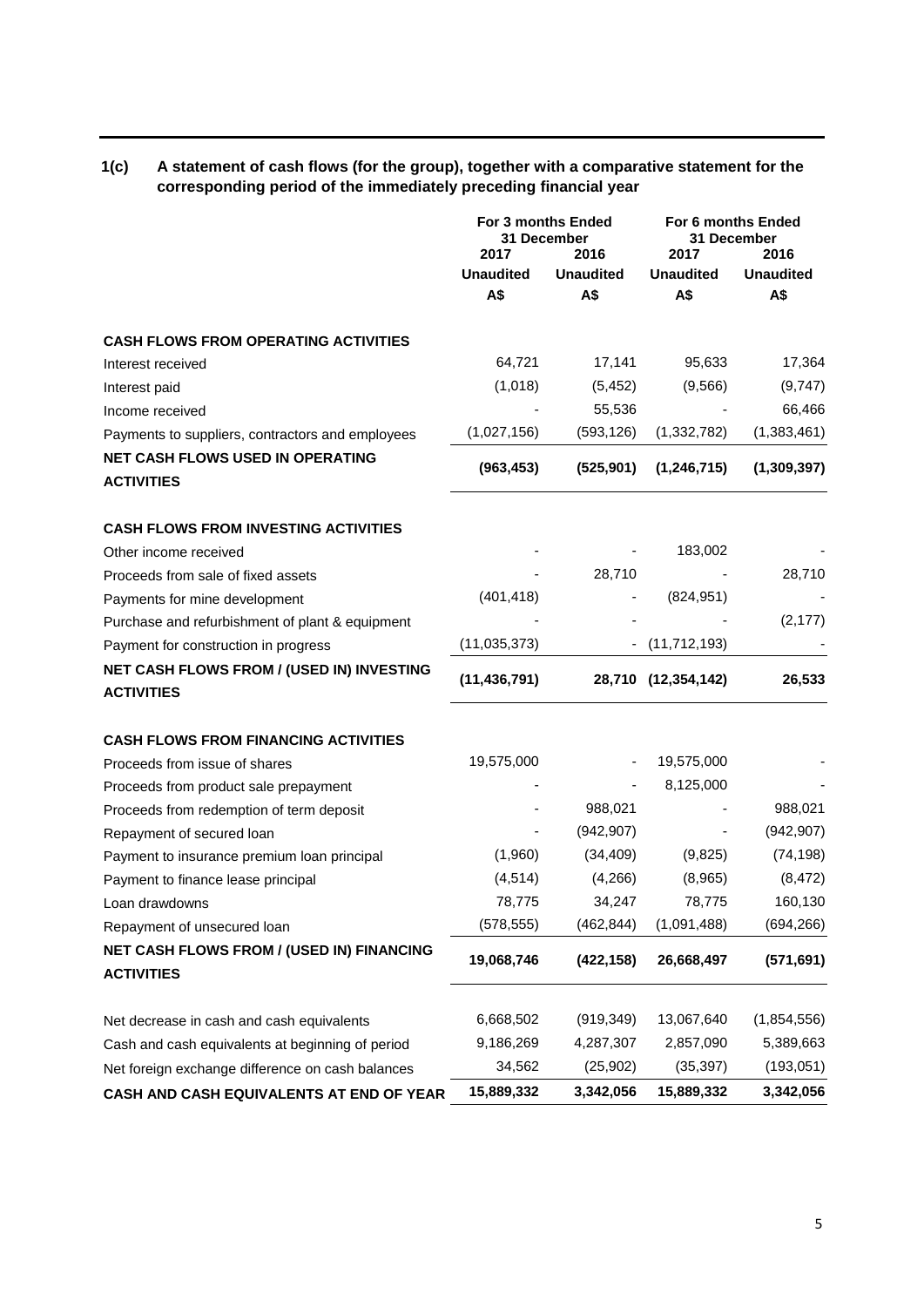**1(d)(i) A statement (for the issuer and group) showing either (i) all changes in equity or (ii) changes in equity other than those arising from capitalisation issues and distributions to shareholders, together with a comparative statement for the corresponding period of the immediately preceding financial year**

|                                                     | <b>Accumulated</b>           |                        |                      |                     |  |
|-----------------------------------------------------|------------------------------|------------------------|----------------------|---------------------|--|
|                                                     | <b>Issued Capital</b><br>A\$ | <b>Reserves</b><br>A\$ | <b>Losses</b><br>A\$ | <b>Total</b><br>A\$ |  |
| (Unaudited)                                         |                              |                        |                      |                     |  |
| Balance as at 1 July 2016                           | 38,960,275                   | 2,463,505              | (23, 578, 000)       | 17,845,780          |  |
| Loss for the period                                 |                              |                        | (2,260,142)          | (2,260,142)         |  |
| Total comprehensive loss for the<br>period          |                              |                        | (2,260,142)          | (2,260,142)         |  |
| <b>Equity Transactions:</b>                         |                              |                        |                      |                     |  |
| Parent equity contributions - interest<br>free loan |                              | 442,415                |                      | 442,415             |  |
| Balance as at 31 December 2016                      | 38,960,275                   | 2,905,920              | (25, 838, 142)       | 16,028,053          |  |
| (Unaudited)<br>Balance as at 1 July 2017            | 38,960,275                   | 3,849,439              | (28, 381, 859)       | 14,427,855          |  |
| Loss for the period                                 |                              |                        | (1,972,614)          | (1,972,614)         |  |
| Total comprehensive loss for the<br>period          |                              |                        | (1,972,614)          | (1,972,614)         |  |
| <b>Equity Transactions:</b>                         |                              |                        |                      |                     |  |
| Issue of fully paid ordinary shares                 | 19,575,000                   |                        |                      | 19,575,000          |  |
| Balance as at 31 December 2017                      | 58,535,275                   | 3,849,439              | (30, 354, 473)       | 32,030,241          |  |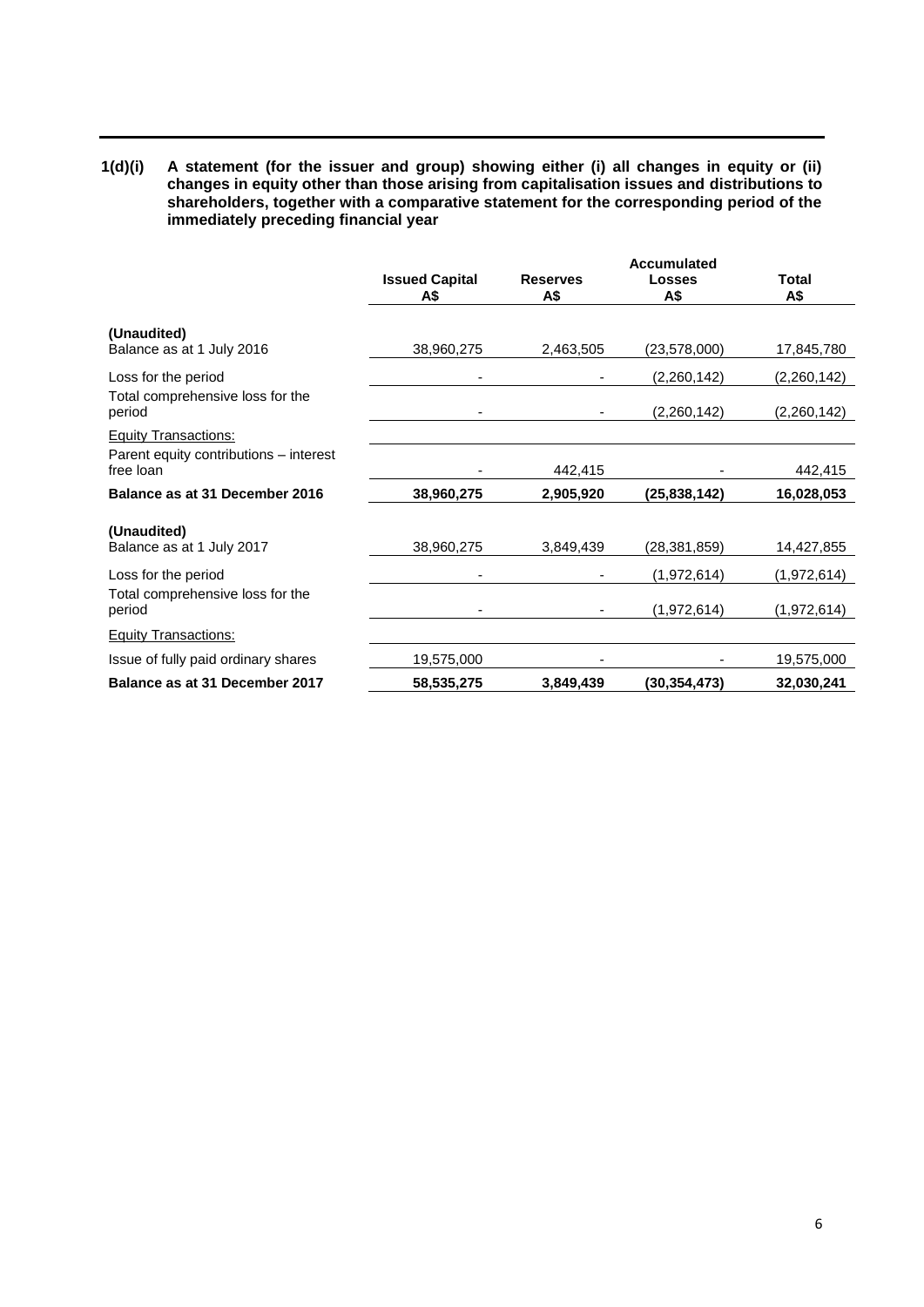**1(d)(ii) Details of any changes in the company's share capital arising from rights issue, bonus issue, share buy-backs, exercise of share options or warrants, conversion of other issues of equity securities, issue of shares for cash or as consideration for acquisition or for any other purpose since the end of the previous period reported on. State the number of shares that may be issued on conversion of all the outstanding convertibles, if any, against the total number of issued shares excluding treasury shares and subsidiary holdings of the issuer, as at the end of the current financial period reported on and as at the end of the corresponding period of the immediately preceding financial year. State also the number of shares held as treasury shares and the number of subsidiary holdings, if any, and the percentage of the aggregate number of treasury shares and subsidiary holdings held against the total number of shares outstanding in a class that is listed as at the end of the current financial period reported on and as at the end of the corresponding period of the immediately preceding financial year.**

|                                              | <b>Number of ordinary</b><br>shares | <b>Share Capital</b><br>A\$ |
|----------------------------------------------|-------------------------------------|-----------------------------|
| As at 30 September 2017                      | 480,763,760                         | 38,960,275                  |
| Issuance of new shares pursuant to placement | 74,810,228                          | 19,575,000                  |
| As at 31 December 2017                       | 555,573,988                         | 58,535,275                  |

The Company had on 16 June 2014, adopted the Alliance Employee Share Option Scheme ("**Scheme**"). As at 31 December 2017 ("**2Q FY2018**") and as at the date of this announcement, no options have been granted under the Scheme.

As at 31 December 2017, the Company had 11,400,000 options which were issued on 24 May 2017 to Canaccord Genuity (Australia) Ltd in three tranches that are exercisable into 11,400,000 new ordinary shares of the Company (31 December 2016: nil) as follows:

| <b>Conditions</b>  | Tranche 1            | Tranche 2            | Tranche 3            |
|--------------------|----------------------|----------------------|----------------------|
| Number of options  | 3,800,000            | 3,800,000            | 3,800,000            |
| Exercise price     | S\$ 0.24             | S\$ 0.30             | S\$ 0.36             |
| Expiry             | 3 years from date of | 3 years from date of | 3 years from date of |
|                    | issue                | issue                | issue                |
| Vesting conditions | None                 | None                 | None                 |

There were no other outstanding convertibles as at 31 December 2016 and 31 December 2017.

The Company did not have any treasury shares and subsidiary holdings as at 31 December 2016 and 31 December 2017.

#### **1(d)(iii) To show the total number of issued shares excluding treasury shares as at the end of the current financial period and as at the end of the immediately preceding year**

The total number of issued ordinary shares was 555,573,988 as at 31 December 2017 and 480,763,760 as at 30 June 2017.

The Company did not have any treasury shares as at 31 December 2017 and 30 June 2017.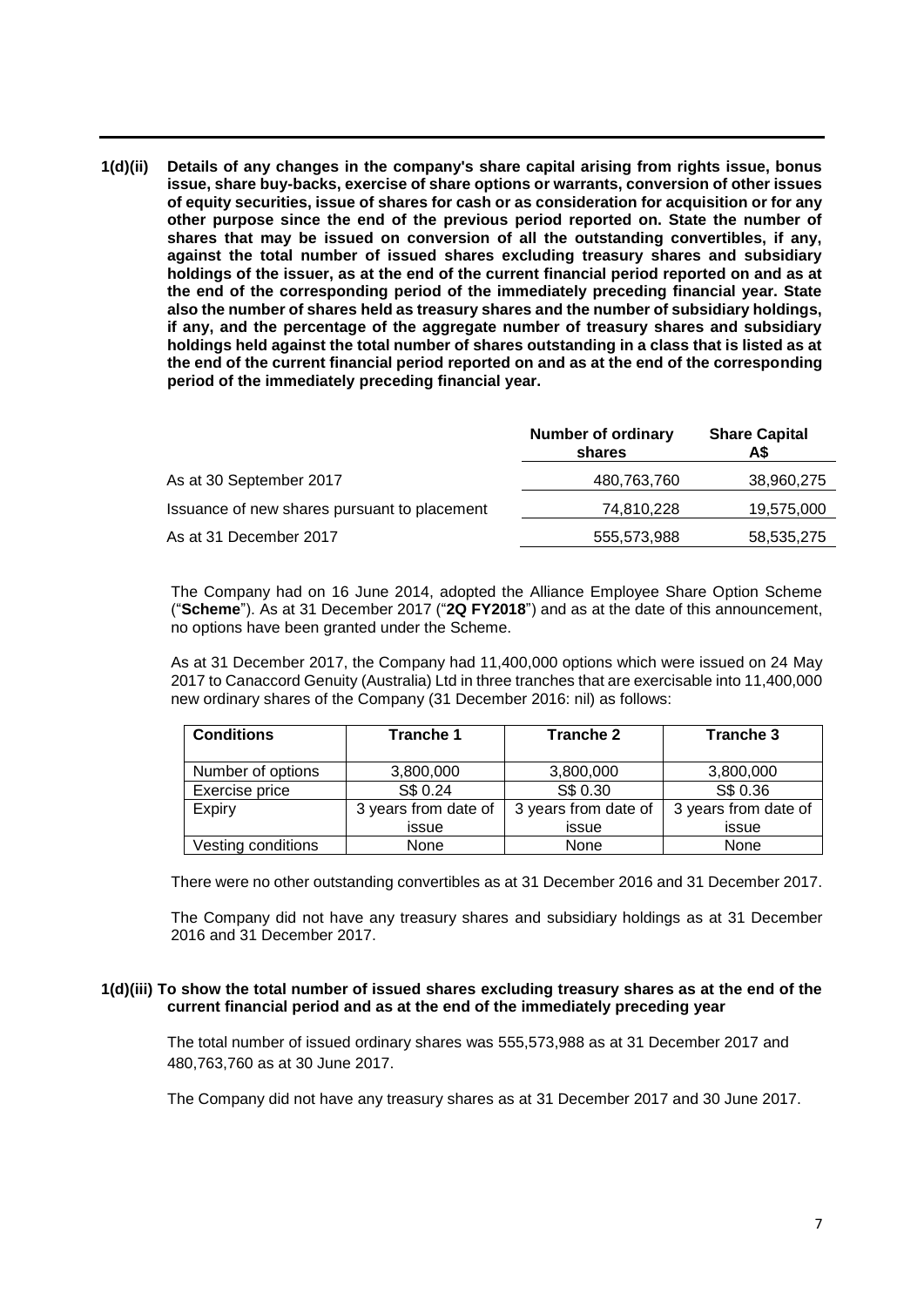### **1(d)(iv) A statement showing all sales, transfers, cancellation and/or use of treasury shares as at the end of the current financial period reported on.**

Not applicable. The Company did not have any treasury shares during and as at the end of the current financial period reported on.

### **1(d)(v) A statement showing all sales, transfers, cancellation and/or use of subsidiary holdings as at the end of the current financial period reported on.**

Not applicable. The Company did not have any subsidiary holdings during and as at the end of the current financial period reported on.

## **2. Whether the figures have been audited or reviewed, and in accordance with which auditing standard or practice**

The figures have not been audited or reviewed by the Company's auditors.

## **3. Where the figures have been audited or reviewed, the auditors' report (including any qualifications or emphasis of a matter)**

Not applicable.

### **4. Whether the same accounting policies and methods of computation as in the issuer's most recently audited annual financial statements have been applied**

Except as disclosed in paragraph 5 below, the Company has applied the same accounting policies and methods of computation in the financial statements for the current reporting period as those of the most recently audited financial statements for the financial year ended 30 June 2017.

#### **5. If there are any changes in the accounting policies and methods of computation, including any required by an accounting standard, what has changed, as well as the reasons for, and the effect of, the change**

The Company adopted a number of new International Financial Reporting Standards ("IFRS"), amendments to standards and interpretations that are effective for annual periods beginning on or after 1 July 2017. The adoptions of these new standards, amendments to standards and interpretations did not result in any significant impact on the financial statements of the Company for the current financial period reported on.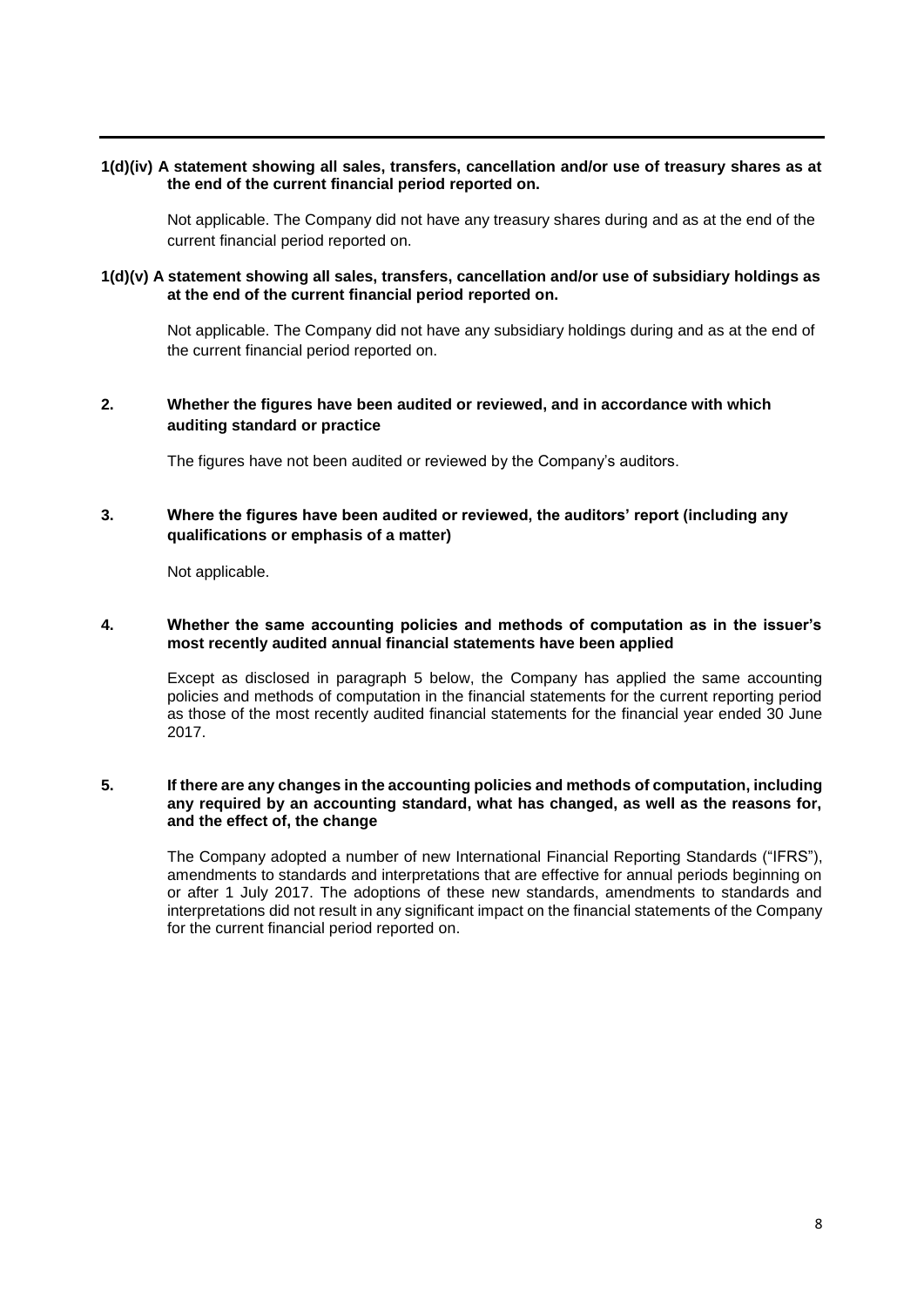**6. Earnings per ordinary share of the group for the current period reported on and the corresponding period of the immediately preceding financial year, after deducting any provision for preference dividends**

|                                                                                                                     | 3 months ended<br>31 December |                     |  |
|---------------------------------------------------------------------------------------------------------------------|-------------------------------|---------------------|--|
|                                                                                                                     | 2017<br>(Unaudited)           | 2016<br>(Unaudited) |  |
| Basic and diluted loss per share (AU cents)                                                                         | $(0.3)^{(1)}$                 | $(0.2)^{(2)}$       |  |
| Loss for the period attributable to owners of the Company (A\$)                                                     | (1,358,419)                   | (989,360)           |  |
| Number of weighted ordinary shares used in calculating basic<br>and diluted loss per share for the financial period | 492,766,996                   | 480,763,760         |  |

Note:

- (1) The basic and diluted loss per share for the 3-month financial period ended 31 December 2017 were the same as 11,400,000 potential ordinary shares from outstanding options are anti-dilutive as the effect of the share conversions would be to decrease the loss per share.
- (2) The basic and diluted loss per share for the 3-month financial period ended 31 December 2017 were the same as there were no potentially dilutive ordinary shares in issue as at 31 December 2016.
- **7. Net asset value (for the issuer and group) per ordinary share based on the total number of issued shares excluding treasury shares of the issuer at the end of the:**
	- **(a) current financial period reported on; and**
	- **(b) immediately preceding financial year.**

|                                                           | As at               |                 |  |
|-----------------------------------------------------------|---------------------|-----------------|--|
|                                                           | 31 December<br>2017 | 30 June<br>2017 |  |
|                                                           | (Unaudited)         | (Audited)       |  |
| Net asset value per ordinary share based on               |                     |                 |  |
| issued share capital (AU cents)                           | 5.8                 | 3.0             |  |
| Net asset value as at the end of the respective financial |                     |                 |  |
| years (A\$)                                               | 32,030,241          | 14,427,855      |  |
| Number of ordinary shares as at the end of the respective |                     |                 |  |
| financial years                                           | 555,573,988         | 480,763,760     |  |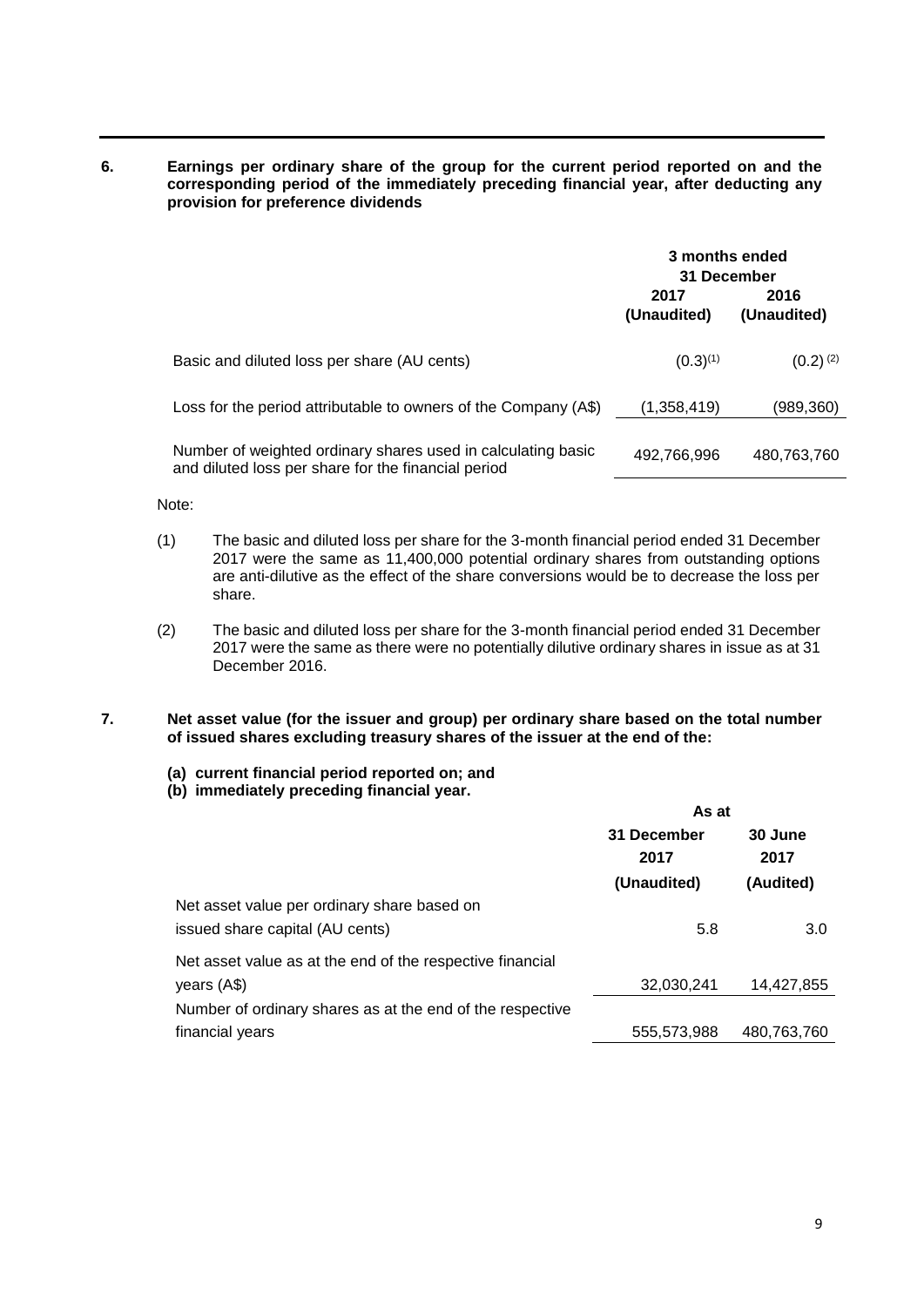- **8. A review of the performance of the group, to the extent necessary for a reasonable understanding of the group's business. The review must discuss: -**
	- **(a) any significant factors that affected the turnover, costs, and earnings of the group for the current financial period reported on, including (where applicable) seasonal or cyclical factors; and**
	- **(b) any material factors that affected the cash flow, working capital, assets or liabilities of the group during the current financial period reported on**

#### **3 months ended 31 December 2017 ("2Q FY2018") vs. 3 months ended 31 December 2016 ("2Q FY2017")**

#### **Review of the Income Statement**

#### Revenue

There was no revenue in 2Q FY2018 and 2Q FY2017 as the Company had not commenced the commercial production and sale of Tantalite as well as Lithium concentrate.

#### Interest income

Interest income increased to A\$64,721 in 2Q FY2018 from A\$17,141 in 2Q FY2017 mainly due to a higher amount of AUD short-term deposits placed pursuant to the proceeds from the placement exercise that was announced on 5 October 2017.

#### Other Income

Other income in 2Q FY2017 of A\$55,536 relates mainly to income earned from provision of mining camp accommodation and other facilities, and administration services to Lithco (as defined herein) at the Bald Hill Mine Site. There was no other income earned from Lithco in 2Q FY2018 as the Bald Hill Joint Venture was formed during the third quarter resulting in the Bald Hill Mine Site being jointly owned with Lithco.

#### Gain/Loss on foreign exchange

The gain on foreign exchange of A\$34,562 in 2Q FY2018 (2Q FY2017: A\$25,902 loss) is mainly due to the foreign exchange movement on translation of our Singapore dollar bank balance to Australian dollars and the weakening of the Australian dollar exchange rate.

#### Accounting and audit expenses

Accounting and audit expenses increased from A\$13,300 in 2Q FY2017 to A\$69,665 in 2Q FY2018 mainly due to the increase in audit fees relating to the joint venture farm-in by Lithco and contract accounting support staff as a result of increase in business and operational activities.

#### Administrative expenses

Administrative expenses increased by A\$170,478 from A\$149,648 in 2Q FY2017 to A\$320,126 2Q FY2018 mainly due to an increase in legal fees, compliance costs, international travel expenses and investor relations during the period, mainly in relation to project funding activities.

#### Consulting and directors fees

Consulting and directors fees have increased by A\$122,994 from A\$93,076 in 2Q FY2017 to A\$216,070 in 2Q FY2018 due to an increase in directors fees approved at the AGM and recorded in 2QFY2018 for the 6 months ended 31 December 2017.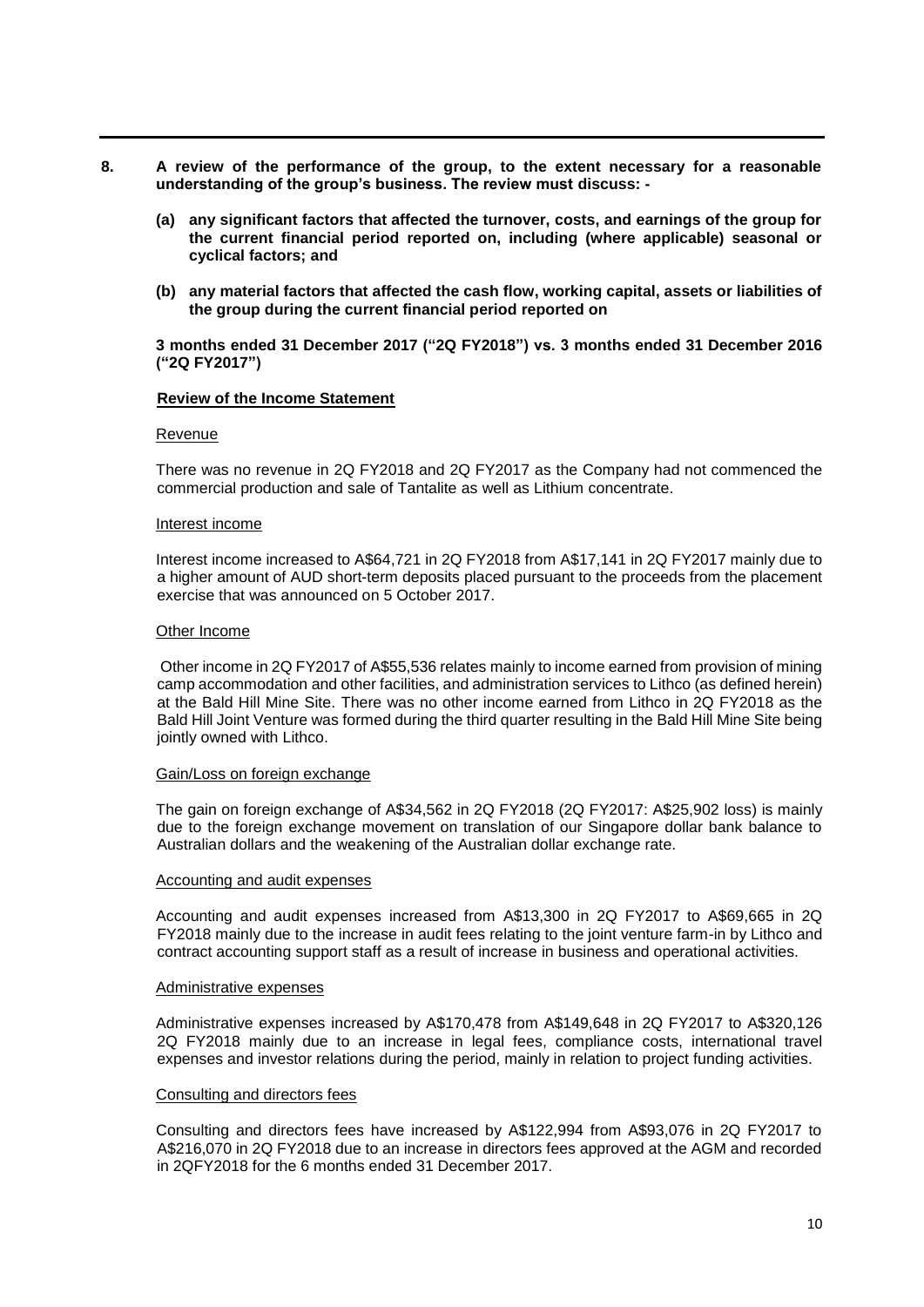#### Employee salaries and other benefits

Employee salaries and other benefits of A\$239,487 in 2Q FY2018 increased from A\$92,303 in 2Q FY2017 mainly due to a salary adjustment for full time employees to recognise the increase in activity of the Company and an increase in the number of full time employees of the Company.

#### Site operating costs

Site operating costs in 2Q FY2018 relates mainly to the Company's share of depreciation expenses incurred in Bald Hill Joint Venture as further elaborated in the paragraph below, while site operating costs of A\$547,903 in 2Q FY2017 mainly relates to costs incurred to maintain the Bald Hill Mine Site as the Company was focused on lithium exploration as prescribed under the on-going jointventure arrangement with Lithco. These costs in 2Q FY2017 comprise plant and site maintenance, depreciation and other site operating expenses.

The decrease in site operating costs was mainly attributable to the formation of the Bald Hill Joint Venture this quarter resulting in a decrease in (a) depreciation expense of the processing plant and associated assets by A\$129,535 to A\$200,568 in 2Q FY2018 as such depreciation expense only represents the Company's 50% joint venture interest in the Bald Hill Project; and (b) absence of plant and site maintenance costs and other site operating expenses as a result of the capitalisation of such costs incurred in 2Q FY2018 to mine development.

Lithco had on 31 May 2017 earned in to a 50% joint venture interest in all rights to lithium minerals on the Tenements, including rights to explore and mine for lithium on the tenements, and had on 20 October 2017 earned in to a 50% joint venture interest in the overall Bald Hill Project.

#### Borrowing costs

Borrowing costs decreased from A\$137,933 in 2Q FY2017 to \$74,736 in 2Q FY2018 due mainly to the decrease in notional interest on the amount owing to LWM as a result of instalment payments made.

The aforementioned notional interest expenses arise from the Company's financial liabilities held at amortised cost whereby the initial carrying value of the liability is accreted to its principal amount over the life of the loan. This accretion is recognised as a borrowing cost.

#### Other expenses

Other expenses relates to the loss incurred on disposal of 50% of the Bald Hill Project to Lithco pursuant to the formation of the Bald Hill Joint Venture. The terms of the farm-in agreement with Lithco was a requirement to spend A\$7.5 million on exploration and A\$12.5 million on development in order to earn a 50% interest in the Bald Hill Project. However, under accounting standards, only the A\$12.5 million expenditure on development is taken into account as consideration for disposal of 50% of the Bald Hill Project assets owned by the Company, resulting in a loss on disposal. The A\$7.5 million expenditure on exploration is excluded from the consideration and is therefore not reflective of the full commercial value of the transaction.

#### Loss before income tax

In view of the foregoing, loss before taxation increased from A\$989,360 in 2Q FY2017 to A\$1,358,419 in 2Q FY2018.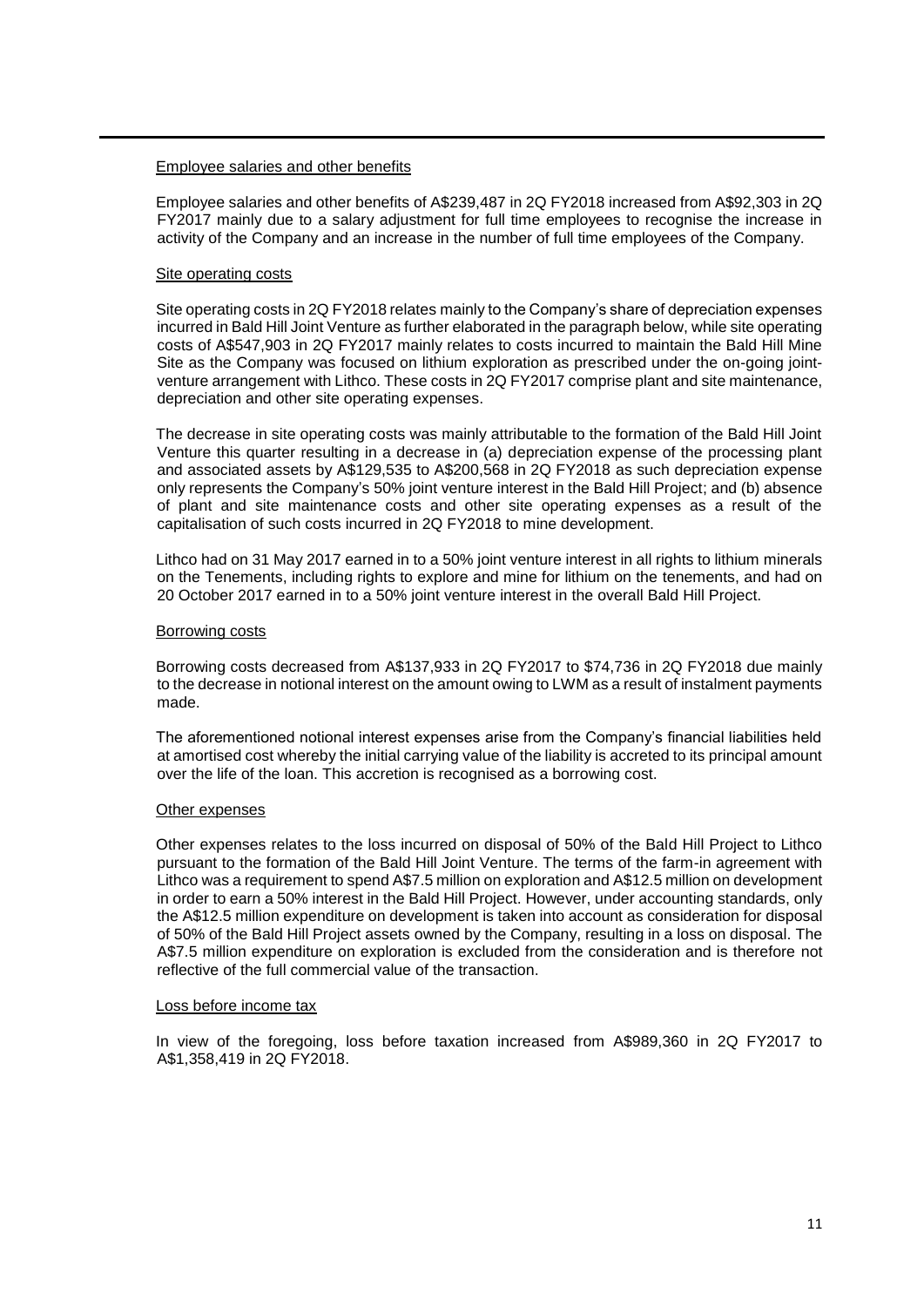#### **Review of the Financial Position**

#### Non-current assets

As at 31 December 2017, our non-current assets of A\$30,363,270 accounted for 62% of our total assets. Our non-current assets comprised mine development, property, plant and equipment and construction in progress.

Mine development decreased by A\$1,510,585 to A\$1,995,789 mainly due to the contribution of the Company's mine development asset to the Bald Hill Joint Venture which was formed during 2Q FY2018. The balance represents the Company's 50% interest in the mine development expenditure of the Bald Hill Joint Venture.

Property, plant and equipment decreased by A\$5,992,872 to A\$6,301,150 mainly due to contribution of the Company's project related property, plant and equipment to the Bald Hill Joint Venture which was formed during 2Q FY2018. The balance represents the Company's 50% interest in the property, plant and equipment of the Bald Hill Joint Venture and corporate assets.

Construction in progress of A\$22,066,331 represents the Company's share of the Bald Hill Joint Venture processing plant and mine infrastructure currently under construction at the Bald Hill Project.

### Current assets

As at 31 December 2017, our current assets of A\$18,312,328 represented 38% of our total assets. Our current assets as at 31 December 2017 consisted of cash and cash equivalents, other receivables and other current assets.

Cash and cash equivalents of A\$15,889,332 increased by A\$13,032,242 pursuant to a capital raising of A\$19,575,000 and the recognition of a lithium product prepayment of A\$4,375,000 offset by expenditure relating to the construction of the Bald Hill Project, repayment of the loan from Living Waters Mining and associated administration overheads.

Other receivables increased by A\$1,204,866 to A\$1,352,466 mainly as a result of the Company's share of receivables within the Bald Hill Joint Venture of \$1,243,125 which relates to fuel advances to the mining contractor.

Other current assets comprised prepayments of A\$216,520 which relates to insurance premium prepaid, project construction costs and a retention deposit of A\$829,009 relating to the construction of the processing plant. Included in these balances are the Company's share of retention deposit and project construction costs relating to the Bald Hill Joint Venture.

#### Non-current liabilities

As at 31 December 2017, our non-current liabilities of A\$670,751 represented 4% of our total liabilities. Our non-current liabilities relates to the provision for rehabilitation required at the Bald Hill mine site and interest bearing loans and borrowings.

Provision for rehabilitation decreased to A\$662,396 due to the Company's 50% share pursuant to the Bald Hill Joint Venture. The amount represents the joint venture operator's best estimate as at balance sheet date to rehabilitate the existing Bald Hill mine site.

Interest bearing loans and borrowing of A\$8,355, decreased from A\$17,320 as at 30 June 2017 due to repayments of the principal amount of the finance leases for motor vehicles.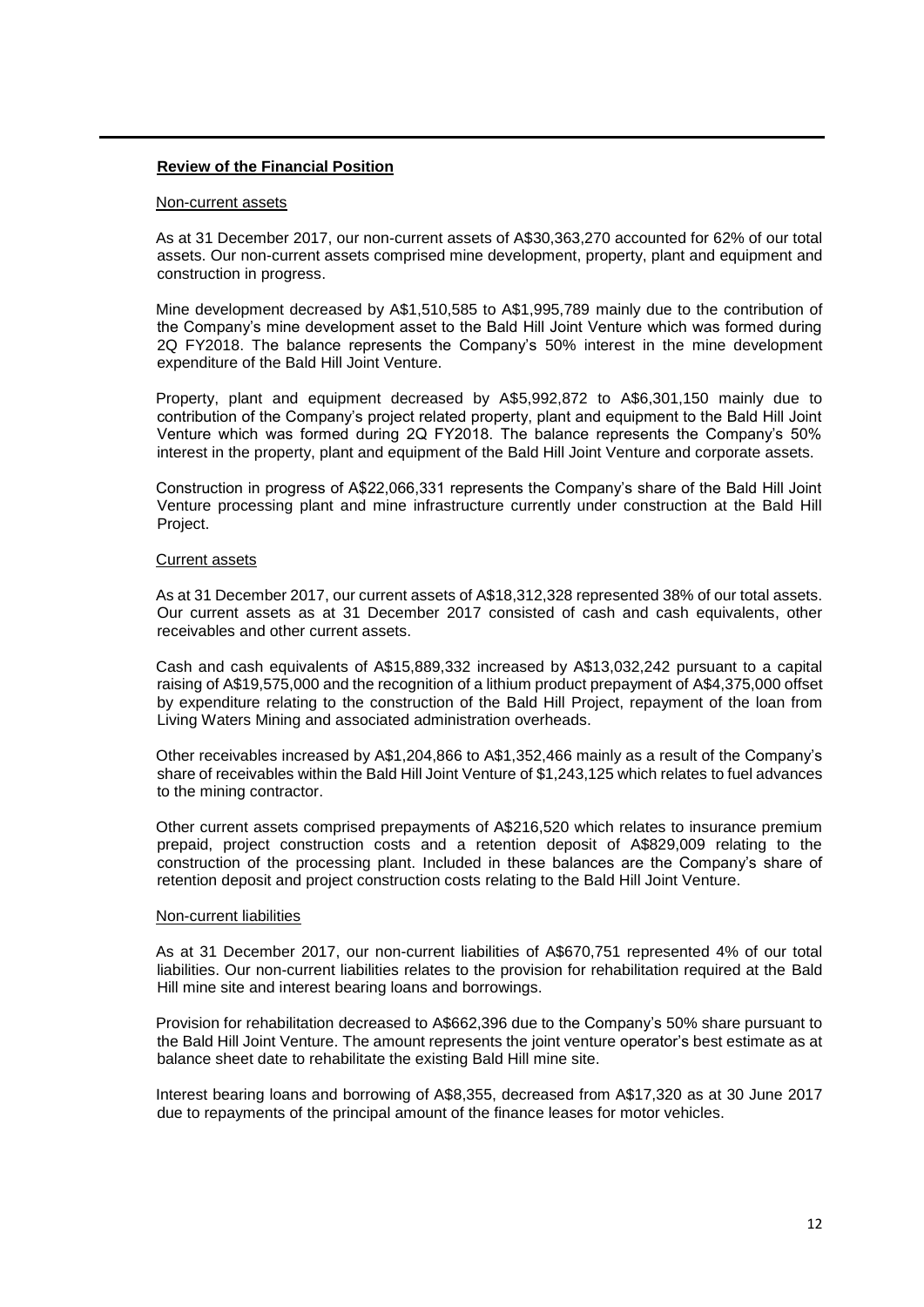#### Current liabilities

As at 31 December 2017, our current liabilities of A\$15,815,288, representing 96% of our total liabilities comprised trade and other payables, employee benefit liabilities and interest bearing loans and borrowings.

Trade and other payables increased by A\$8,814,068 to A\$15,815,288 mainly attributable to the Company's 50% share of the Bald Hill Joint Venture's liabilities of \$5,814,242 relating to construction of the Bald Hill Project; second tranche of prepayment received under the lithium concentrate offtake agreement of A\$4,375,000 in July 2017, offset by the repayment of a portion of the Living Waters Loan.

Employee benefit liabilities increased by A\$20,316 to A\$65,318 as a result of annual leave accruals for our employees.

Interest bearing loans and borrowings, amounting to A\$94,002 which increased by A\$68,951 due to the increase of insurance premium funding in line with the insurance program renewal

#### Shareholders' equity

As at 31 December 2017, our Shareholders' equity amounted to A\$32,030,241 comprising A\$58,535,275 of issued share capital, A\$2,229,237 of parent equity contribution, A\$676,683 of share based payment reserve and A\$30,354,473 of accumulated losses.

Issued share capital has increased by \$19,575,000 as a result of the issue of 74,810,228 fully paid ordinary shares in November 2017.

#### **Review of the Cash Flow Statement of the Group**

In 2Q FY2018, we recorded a net cash outflow from operating activities of A\$963,453 which comprised payments made to suppliers and employees of A\$1,027,156, interests paid mainly for finance lease of A\$1,018. These were offset by interest received from bank deposits of A\$64,721.

Net cash outflow from investing activities amounted to A\$11,436,791, which was attributable to payments for construction in progress of \$11,035,373 and payments for mine development of \$401,418.

Net cash inflow from financing activities amounted to A\$19,068,746 which were as a result of receipt from funds from share issue of \$19,575,000 pursuant to the placement exercise and proceeds from insurance premium funding of A\$78,775; offset by payments in insurance premium funding of A\$1,960, repayment of hire purchase of A\$4,514 and repayment of Living Waters Loan of \$578,555.

As at 31 December 2017, our cash and cash equivalents amounted to A\$15,889,332.

#### **9. Where a forecast, or a prospect statement, has been previously disclosed to shareholders, any variance between it and the actual results**

Exploration drilling on lithium on the Bald Hill Mine Site has continued. The Company has yet to commence commercial production of tantalum and lithium and will continue to keep shareholders updated in relation thereto.

No profit forecast or projection was previously disclosed to shareholders in relation to 2QFY2018. In the 2017 Annual Report, it was stated that the Directors expects the Company to report loss for financial year ending 2018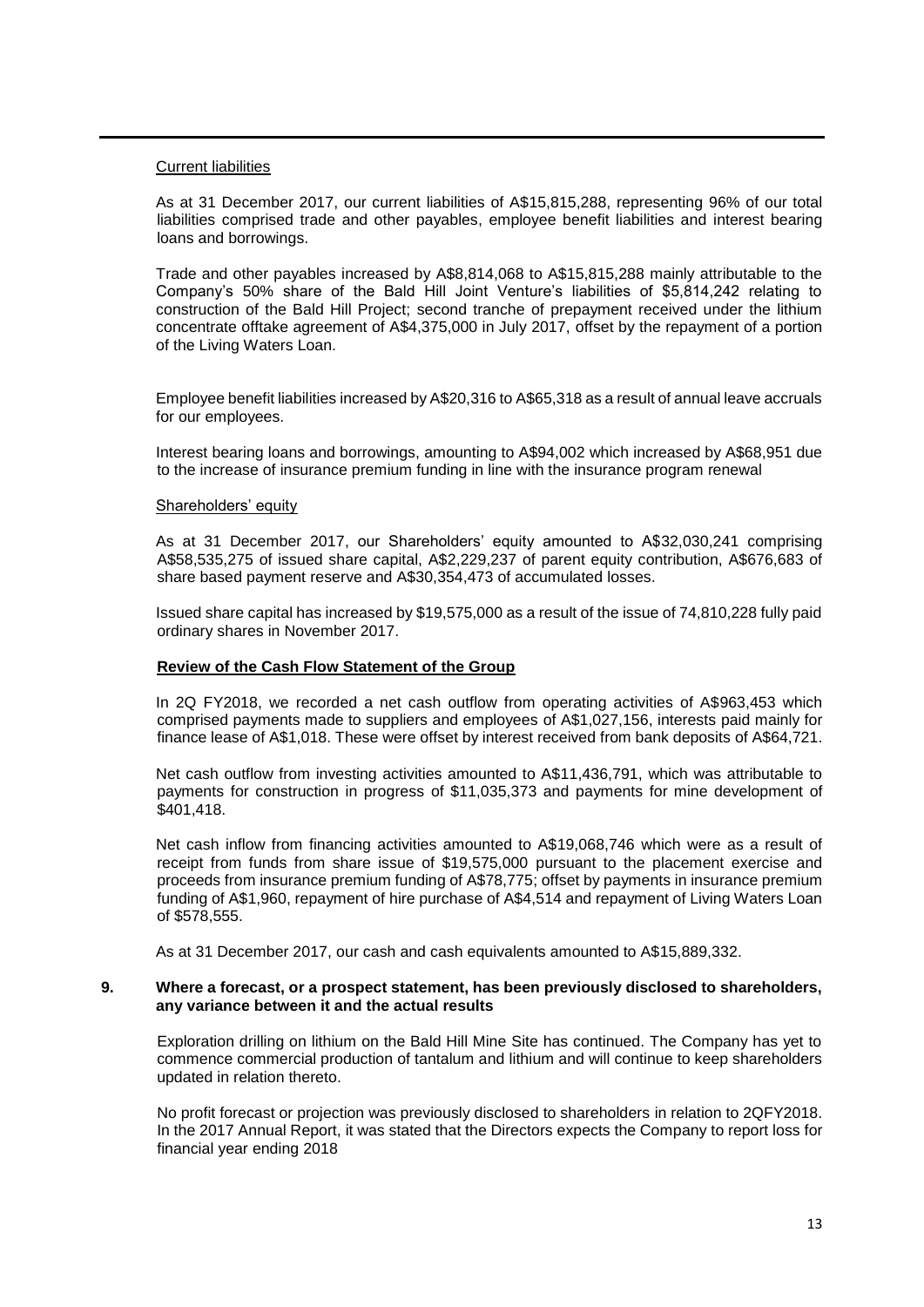Information about the Bald Hill Mine project has been previously disclosed to shareholders via SGXNET announcements. Any material development or variation of the project will be updated progressively to shareholders via SGX announcements.

### **10. A commentary at the date of the announcement of the significant trends and competitive conditions of the industry in which the group operates and any known factors or events that may affect the group in the next reporting period and the next 12 months.**

Lithium news is still prominent in the mineral resources sector and the desire to reduce oil dependence and reduce air pollution has been the main driver for the demand for the mineral concentrate. Various governments around the world has been implementing policies to push for either partially or fully electric vehicles. Lithium-ion batteries that power electric vehicles, phones, computers, renewable energy storage systems seem to be the main driver for the future projected demand for lithium.<sup>1</sup>

There are still more investments expected in new battery manufacturing, plus ramp up and expansions expected by existing manufacturers like Tesla that will drive demand further. According to statistics reported in Bloomberg recently, Australia is the world leader in lithium production, accounting for 40.5 per cent of the world's total.<sup>2</sup>

The Company had issued an independent qualified person's report (reported with the JORC code) ("**IQPR**") on 7 August 2017 reporting new lithium reserves and resources and an increase in tantalum reserves and resources. Another IQPR was also issued on 24 October 2017 to report an increase in lithium and tantalum resources. Construction is continuing on the new lithium circuit at the Bald Hill Mine Site with commissioning and production still on track in 2018.

Tantalum concentrate spot prices have improved and the Company has secured a buyer by signing a term sheet with the world's renowned consumer of Tantalum concentrate H.C. Starck Tantalum and Niobium GmbH, H. C. Starck Co. Ltd. Thailand and H.C. Starck Smelting GmbH.<sup>3</sup>

The Company will keep shareholders updated on any material developments as and when appropriate.

- 1 https://thewest.com.au/business/lithium/why-investors-are-loving-lithium-ng-b88725419z
- 2 <https://www.miningpeople.com.au/news/mining-the-future-is-lithium-the-next-big-thing>
- 3 <http://www.infomine.com/investment/metal-prices/tantalite-ore/1-year/>

### **11. If a decision regarding dividend has been made:-**

## **(a) Whether an interim (final) ordinary dividend has been declared (recommended); and**

No dividend has been declared or recommended for 2Q FY2018.

**(b)(i) Amount per share (cents)**

Not applicable.

#### **(b)(ii) Previous corresponding period (cents)**

None.

**(c) Whether the dividend is before tax, net of tax or tax exempt. If before tax or net of tax, state the tax rate and the country where the dividend is derived. (If the dividend is not taxable in the hands of the shareholders, this must be stated).**

Not applicable.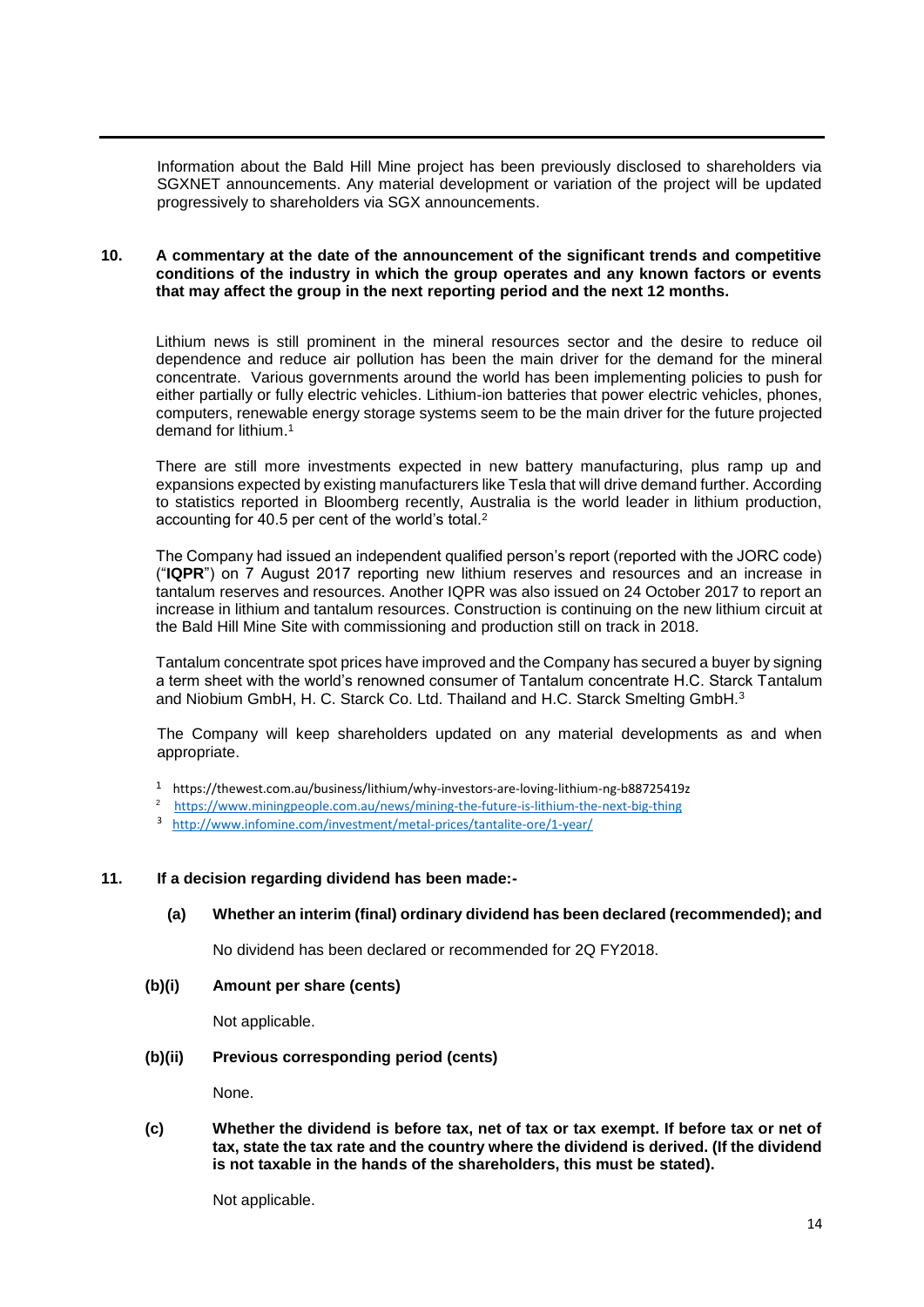## **(d) The date the dividend is payable.**

Not applicable.

## **(e) Book closure date**

Not applicable.

## **12. If no dividend has been declared/recommended, a statement to that effect**

No dividend has been declared or recommended for 2Q FY2018.

### **13. If the group has obtained a general mandate from shareholders for interested person transactions ("IPT"), the aggregate value of such transactions as required under Rule 920(1)(a)(ii). If no IPT mandate has been obtained, a statement to that effect.**

The Company does not have a general mandate for recurrent interested person transactions. There were no interested person transactions which were S\$100,000 or more entered into during the financial period reported on.

#### **14. Confirmation that the issuer has procured undertakings from all its directors and executive officers (in the format set out in Appendix 7H) under Rule 720(1).**

We confirm that we have procured undertakings from our Directors, namely Pauline Gately, Suen Sze Man, Ong Kian Guan, Mahtani Bhagwandas and Chan Hung Chiu Eddy and executive officers, namely Tjandra Pramoko, Fiona Mun Ni Leaw and Shaun Menezes as required under Rule 720(1).

| Use of Proceeds $(1)$          | Amount<br><b>Allocated</b><br>(A\$'000) | Amount<br><b>Utilised</b><br>(A\$'000) | Amount<br><b>Unutilised</b><br>(A\$'000) |
|--------------------------------|-----------------------------------------|----------------------------------------|------------------------------------------|
| Exploration and drilling       | 1,028                                   | 1,028                                  | ٠                                        |
| Internal scoping study         | 428                                     | 415                                    | 13                                       |
| Development of mining deposits | 428                                     | 335                                    | 93                                       |
| Working capital (2)            | 4,723                                   | 4,723                                  | $\blacksquare$                           |
| Listing expenses               | 1,962                                   | 1,962                                  |                                          |
| <b>Total</b>                   | 8,569                                   | 8,463                                  | 106                                      |

## **15. Use of IPO proceeds**

**Notes** 

- (1) The IPO Proceeds were received on 2 September 2014 and for the purpose of comparability have been converted to AUD on the date received.
- (2) The amount of working capital has been utilised for refurbishment and construction of the Bald Hill and Boulder Facilities

## **Use of Placement Proceeds from placement to Burwill Commodity Limited ("Placement**")

The net proceeds from the Placement was approximately A\$19.548 million ("**Net Proceeds**") (after deducting estimated expenses of A\$0.027 million). As at 31 January 2018, the Net Proceeds have been utilised as follows:

| <b>Intended Purposes</b>                         | Amount    | Amount   | Amount     |
|--------------------------------------------------|-----------|----------|------------|
|                                                  | allocated | utilised | Unutilised |
|                                                  | A\$'000   | A\$'000  | A\$'000    |
| Capital expenditure for the Bald Hill<br>Project | 6.842     | 4.363    | 2.479      |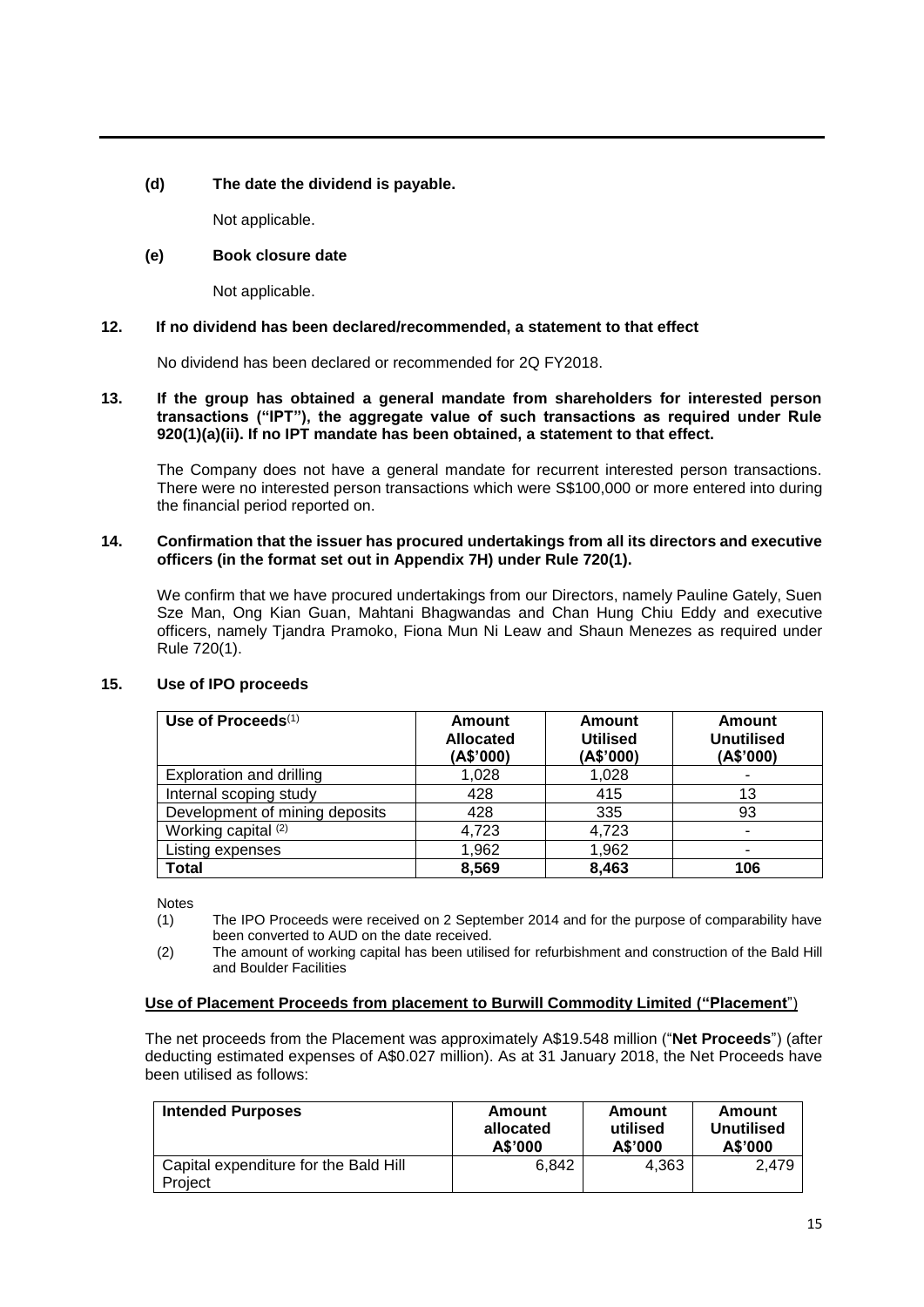| Operational expenditure for the Bald Hill<br>Project | 10,360 | 2,388 | 7.972  |
|------------------------------------------------------|--------|-------|--------|
| General working capital                              | 2.346  | -     | 2.346  |
| Total                                                | 19.548 | 6.751 | 12.797 |

### **ADDITIONAL DISCLOSURE REQUIRED FOR MINERAL, OIL AND GAS COMPANIES**

### **16a. Rule 705 (6)(a) of the Catalist Listing Manual**

### **i. Use of funds/cash for the quarter:-**

For the quarter ended 31 December 2017 ("**2Q FY2018**"), funds / cash were mainly used for the following activities:-

| <b>Purpose</b>                    | Amount<br>(AS)<br><b>Projected Usage</b> | Amount<br>(AS)<br><b>Actual Usage</b> |
|-----------------------------------|------------------------------------------|---------------------------------------|
| Corporate administrative expenses | 600,000                                  | 1,027,156                             |
| Mine development costs            | 18,900,000                               | 11,712,193                            |
| Total                             | 19,500,000                               | 12,739,349                            |

### **Explanation for the variances:**

Cash utilised for corporate administrative expenses was higher than forecast of A\$600,000 for the period largely due to an increase in unbudgeted corporate activity. Mine development costs were lower than forecast due to the timing of cash calls made by the Bald Hill Joint Venture operator.

### **ii. Projection on the use of funds/cash for the next immediate quarter, including principal assumptions:-**

For the next immediate quarter (financial period from 1 January 2018 to 31 March 2018 ("**3Q FY2018**")), the Company's use of funds/cash for development activities are expected to be as follows: -

| <b>Purpose</b>                    | Amount<br>(A\$) |
|-----------------------------------|-----------------|
| Corporate administrative expenses | 600,000         |
| Mine Development Costs            | 16,400,000*     |
| Total                             | 17,000,000      |

\*Mine development costs relates to expenditure that will be incurred under the Joint Venture of the Project with Lithco.

The above projection is based on the Company's budgeted cashflow which draws from the Pre-Feasibility Study report issued by Tawana in July 2017, cash call forecast from the joint venture with Lithco and corporate budget.

For the avoidance of doubt, such project of funds/cash does not include any expenditure which is to be incurred by Lithco under the Bald Hill Joint Venture.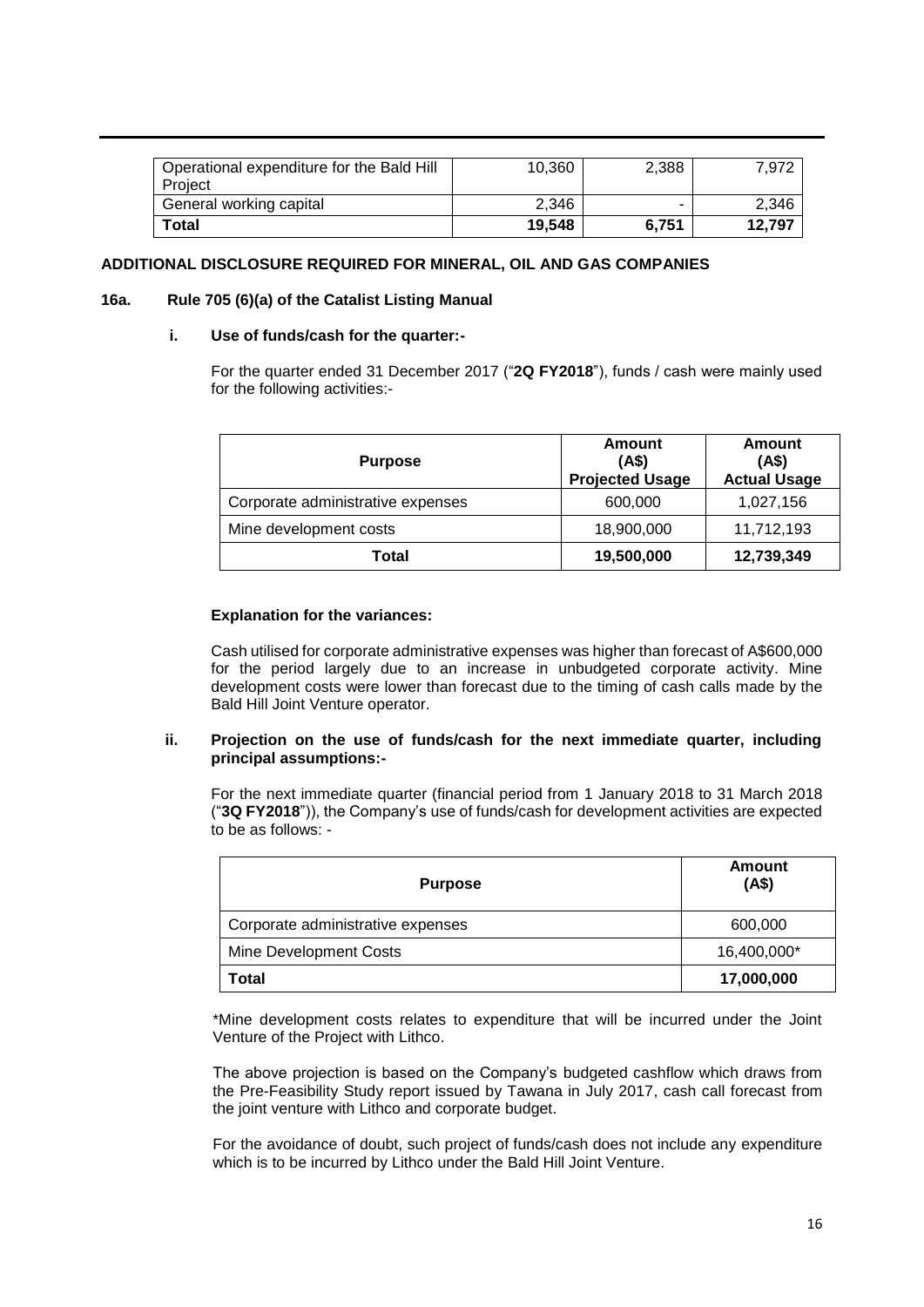### **17a. Rule 705 (7)(a) of the Catalist Listing Manual**

**Details of exploration (including geophysical surveys), mining development and/or production activities undertaken by the Company and a summary of the expenditure incurred on those activities, including explanation for any material variances with previous projections, for the period under review. If there has been no exploration, development and/or production activity respectively, that fact must be stated;**

Lithco had continued exploratory drilling at the Bald Hill targeted at adding to the overall understanding of the resource potential extending from the current pits. Deeper extensional drilling has commenced on the Bald Hill mining lease, on a nominal 320m x 160m grid. Core drilling also commenced to obtain additional metallurgical samples. The drilling confirmed the continuity of the pegmatites previously mined at Bald Hill some hundreds of metres at depth and along strike beyond the current resource models and identified another thick mineralised pegmatite approximately 30-100 metres below the current AMAL resource model.

A concept study has commenced with the aim of obtaining indicative capital and operating costs for the addition of a 1Mtpa spodumene concentrator.

Exploration has recently focused on initial grade control, water bore installation and water exploration drilling. The extensional step-out drilling and mapping has significantly increased the footprint of the know lithium and tantalum pegmatite swarm.

During 2Q FY2018, the construction of the DMS plant has advanced significantly. With respect to major contracts, the preferred crushing contractor was selected, fuel and power contracts awarded and the non-processing infrastructure engineering was well advanced and procurement commenced. As at 12 January 2018, a summary of the progress is as follows:

- Steelwork installation nearing completion.
- Piping and electrical cabling advancing.
- Power station installed and partly commissioned.
- ROM pad and crusher pad near completion.
- Mining ramping up with daily movements reaching 16,000m3 per day.
- Personnel levels on site peaking at over 200.
- On schedule to commence production this Quarter.

The Company has expended A\$401,418 during 2Q FY2018 on exploration and A\$11,035,373 on construction as part of its contribution to the Bald Hill Joint Venture with Lithco.

Further information on the aforementioned can be found in the Company's announcements on 10 October 2017, 28 November 2017, 6 December 2017 and 12 January 2018.

#### **17b. Rule 705 (7)(b) of the Catalist Listing Manual**

### **Update on its reserves and resources, where applicable, in accordance with the requirements set out in Practice Note 4C, including a summary of reserves and resources as set out in Appendix 7D.**

The Company has no material updates on the reserves and resources as set out in the IQPR (Independent Qualified Person's Report) dated 24 October 2017. A copy of the IQPR can be found in the Company's SGX Announcement dated 25 October 2017.